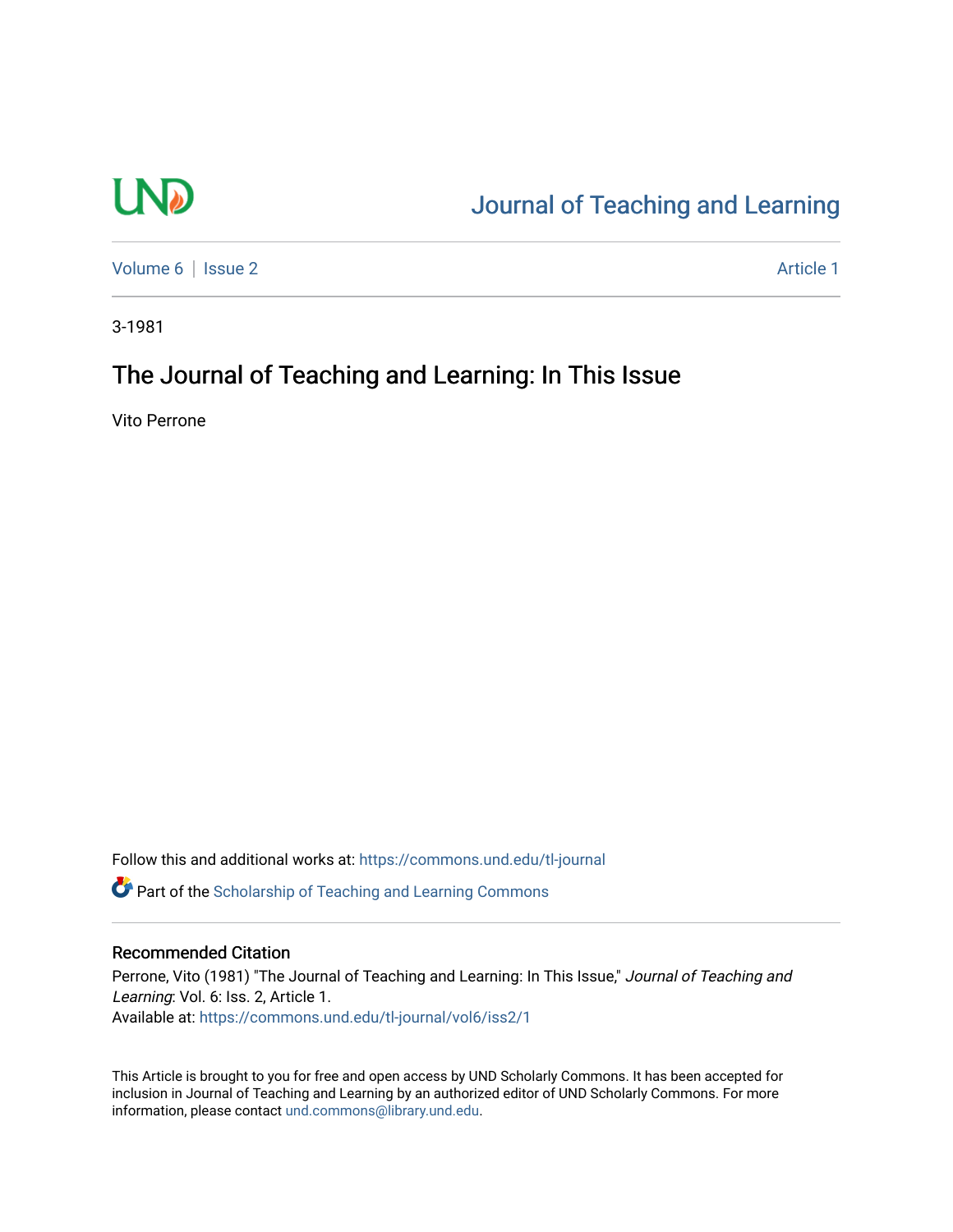### **In This Issue**

It is again a pleasure to introduce this issue of The Journal of Teaching and Learning. The articles are diverse in their directions but interesting in the educational perspectives they present.

Robert Gerardi and Paula Gerardi Coolidge, from the Mukwonago Public Schools, Wisconsin, address some educational directions that might prevent so many behavior oriented referrals into Title I programs. Linda Parker and Nidia Moreno Milne, from the Universities of South Carolina and Houston respectively, report on their observations of common teaching strategies used in special education classrooms. Paula Gerardi Coolidge shares some of her concern about retention policies at the kindergarten level. Joe Kincheloe, a professor at Sinte Gleska College, Rosebud Reservation, South Dakota, provides a perspective on the "moral majority" in relation to schools. He is convinced that conservative politicalreligious beliefs will dictate educational directions in the schools for many years to come. Timothy Bergen, University of South Carolina, shares a rationale for including the study of the future in schools. He also provides many excellent bibliographic resources for those who are interested. J. M. Smith, Trenton State College, presents a process for assisting school boards in evaluating school curriculum. Finally, Edward Washington and Martin Herbert, from the Valena C. Jones Elementary School, New Orleans, and CEMREL respectively, present their research related to the implementation of the Comprehensive School Math Program. Showing positive effects, they suggest that schools continue to give attention to new instructional strategies.

1